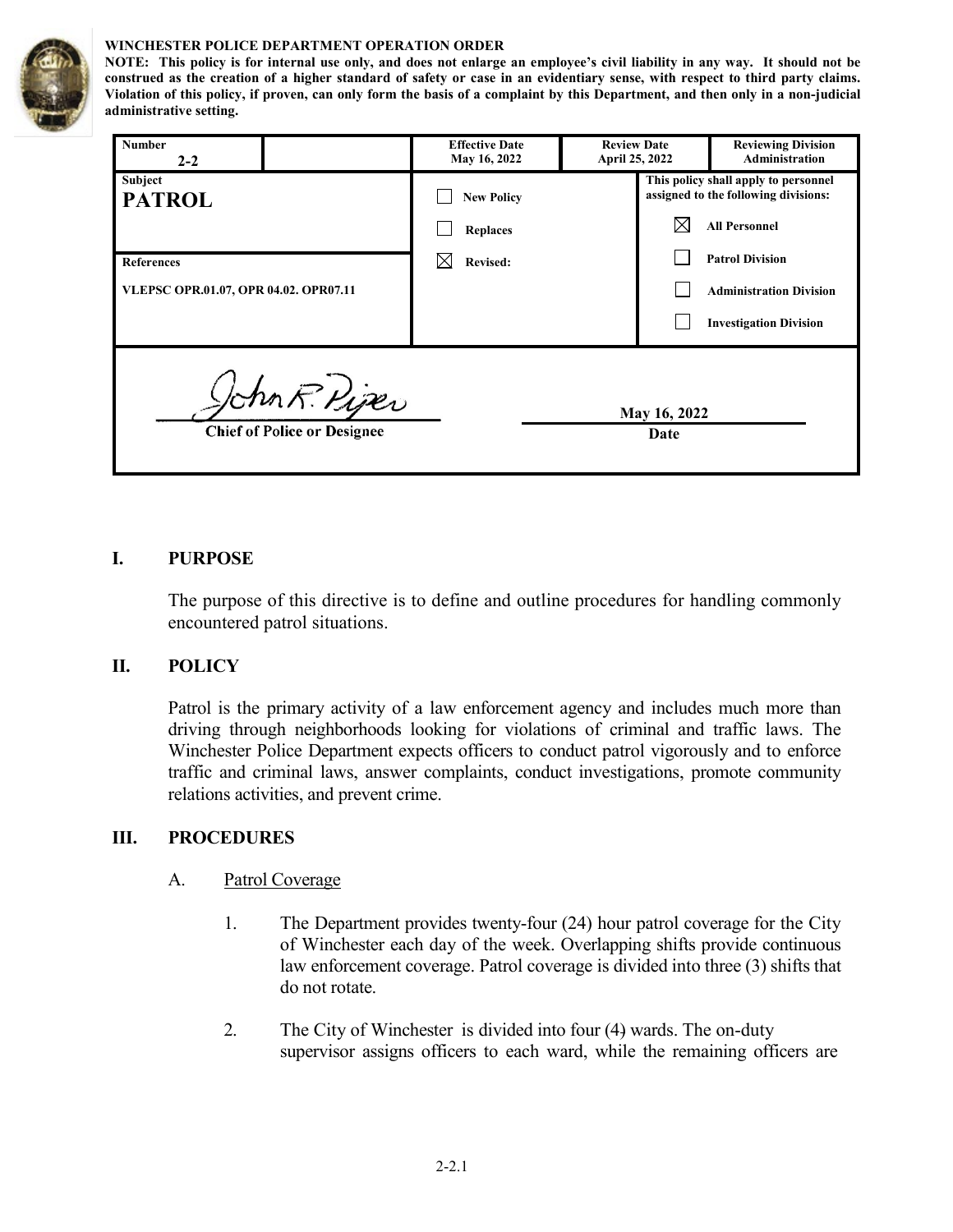assigned to assist the ward officers. The on-duty supervisor determines the rotation of the ward assignments. The ward rotation is used to evenly distribute the workload between officers on the shift.

3. Officers assigned to the Patrol Division are subject to work any assigned shift or hours as mandated by the Chief of Police or his/her designee.

# B. Patrol Activities

- 1. Patrol can be defined in terms of its componentactivities:
	- a. Crime prevention;
	- b. Response to requested services;
	- c. Investigation of crime, incidents, and conditions, including arresting offenders;
	- d. Traffic direction and control;
	- e. Regulation of certain businesses or activities as required bylaw;
	- f. Maintenance of public order;
	- g. Provisions of emergency services;
	- h. Development of relationships between citizens and the department in furtherance of community oriented policing ideals; and
	- i. Reporting of information to appropriate entities.
- 2. Responding to calls for service effectively and safely may, in some situations, require several officers. The Emergency Communications Center (ECC) shall ensure the dispatch of two  $(2)$  or more officers to certain situations. An officer can also request additional assistance if needed. If the first responding officer finds that the does not require multiple officers, he or she shall notify the ECC so that assisting officers can be cancelled.
- 3. Officers will acquaint themselves with traffic hazards, geography of their wards, and particularly the location of streets and highways. Officers will also learn the locations of, first aid stations, medical centers, fire and rescue stations, magistrates, general district and circuit court judges, commonwealth's attorneys, medical examiners, public and private social service agencies, and any other public or private officials that prove helpful in the administration of theirduties.
- C. Incidents Requiring the Presence of aSupervisor

A supervisor shall be notified by the responding officer and shall assume command or provide instruction to the assigned officers at the following incidents: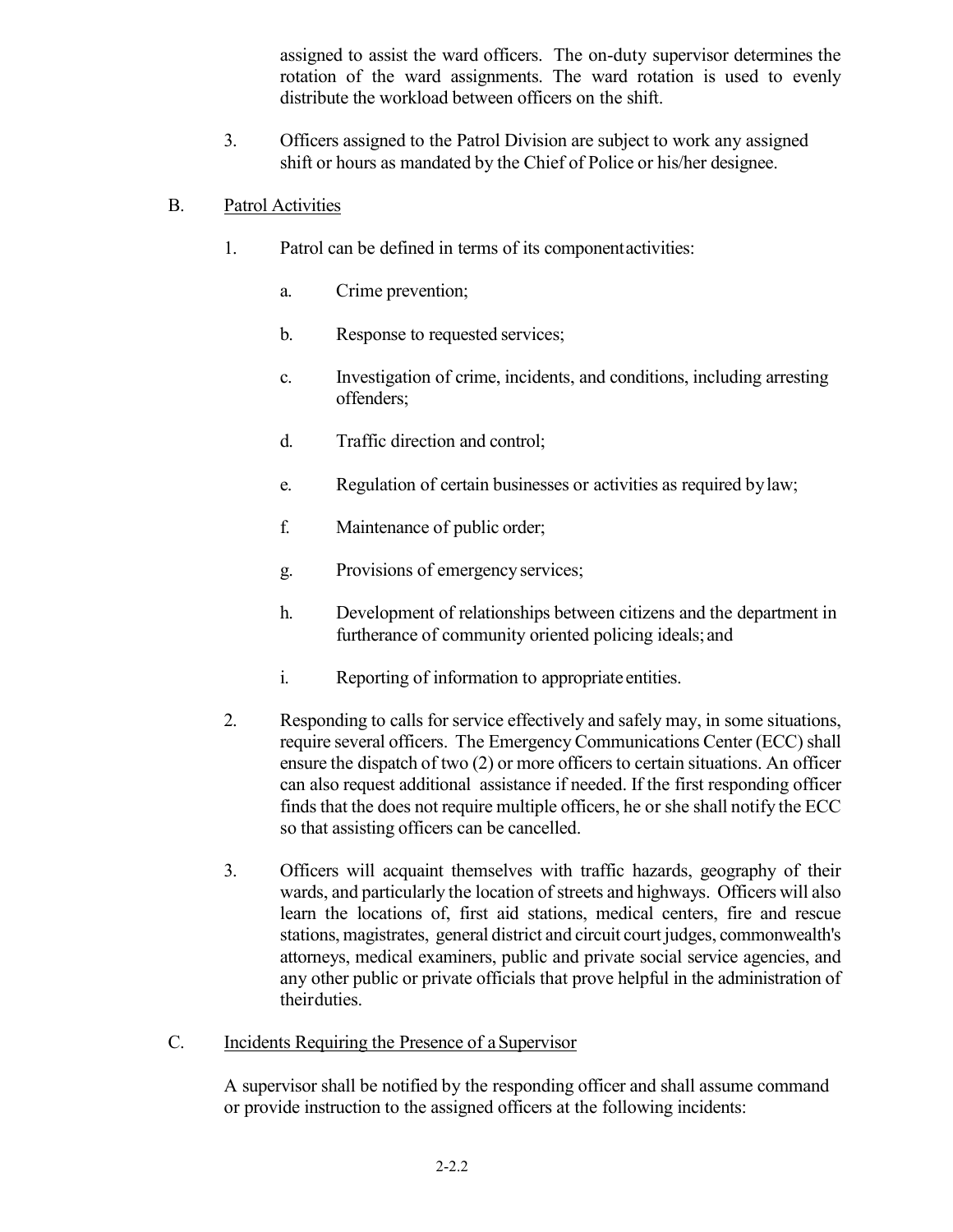- 1. Any injury to anofficer;
- 2. Traffic crash involving a department vehicle;
- 3. Major incidents to include all death investigations, bank robbery, escape, rape or violent sexual assault, kidnapping, or malicious wounding where serious bodily injury or death may occur;
- 4. Barricade or hostage situations;
- 5. Bomb threat or arson;
- 6. Disasters, catastrophes, or severe weather producing emergencyconditions;
- 7. Any citizen complaint involving an officer;
- 8. Any serious accident, injury, or incident involving City of Winchester personnel or property;
- 9. Traffic crash with significant, life threatening injuries;
- 10. Any incident where an officer uses force to effect an arrest; and
- 11. Any other incident where a supervisor isrequested.

## D. Special or Emergency Notifications

- 1. Subject to the availability of personnel, emergency messages of any legitimate type, as defined by the on-duty supervisor, may be delivered. Officers shall deliver in person any message pertaining to a death, serious injury, or serious illness. The following procedures shall be used whenever possible and practical for valid notifications by Department personnel:
	- a. Notification shall be made as promptly as possible and in person, not by telephone if possible;
	- b. The presence of the a relative or close friend of the person the message is delivered to should be arranged whenever possible before notification;
	- c. If notification is made to the next of kin alone, the officer shall offer assistance in contacting a relative, close friend, or member of the clergy; and
	- d. Officers delivering emergency notifications shall provide information regarding the source of the information.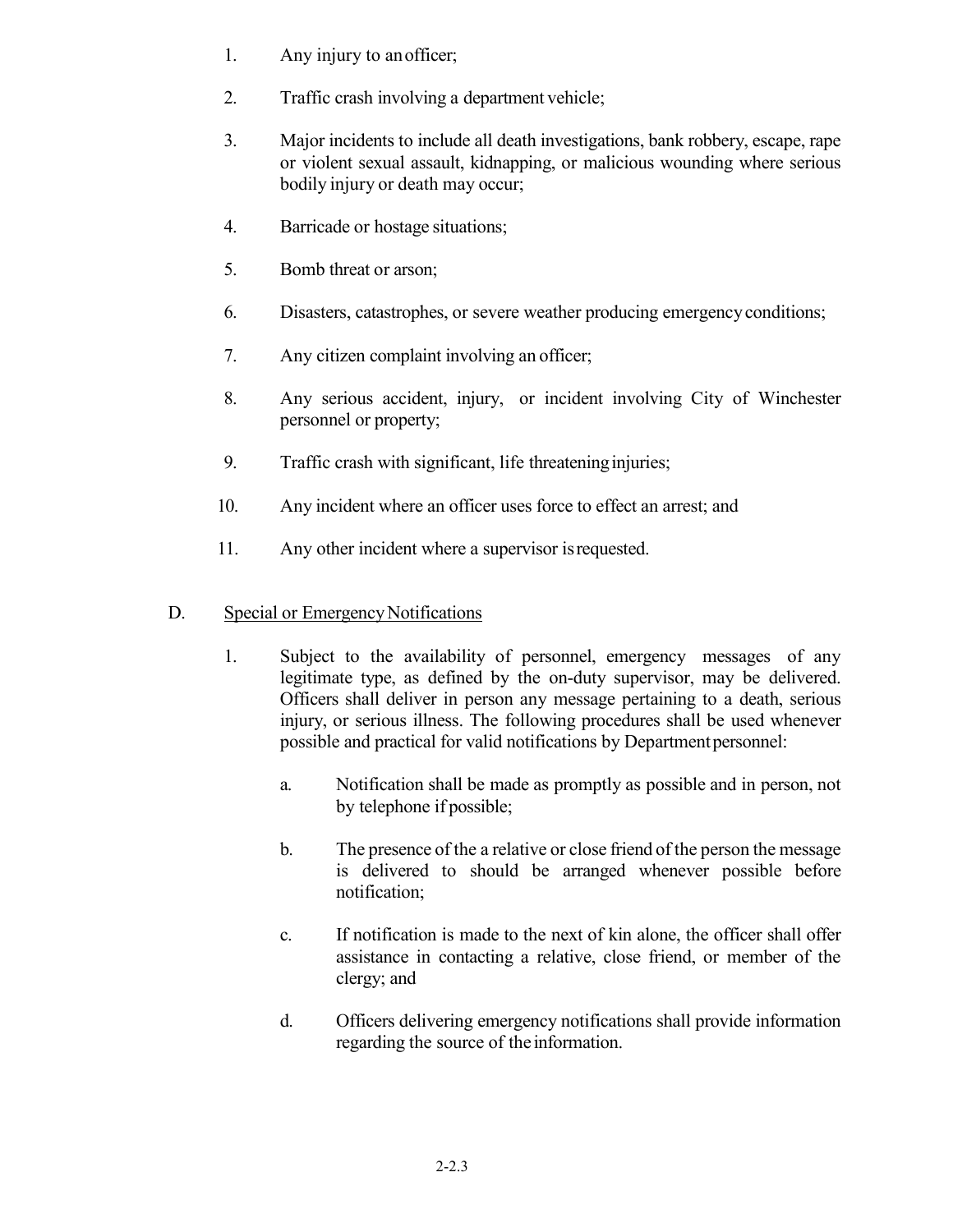- 2. If the next of kin lives in another jurisdiction, the ECC shall send a teletype message to the law enforcement agency in that jurisdiction, requesting notification.
- 3. When requested by another agency to make notification of next of kin, the ECC or an officer shall collect all available pertinent information about the situation in order to assist the person receiving the message. Other law enforcement agencies must request an emergency notification by teletype.
- 4. If the request for emergency notification originates from a private agency or a medical facility, the ECC shall notify that agency or facility to contact their local law enforcement agency to verify the request and send a notification request to the department byteletype.
- 5. Telephone verification of notification requests from outside agencies are not acceptable.
- E. Highway Maintenance and Public Utilities
	- 1. Patrol officers may identify a variety of hazardous situations such as bad roads or weather conditions, unsafe structures, and potentially dangerous calls for service. Officers with knowledge of hazardous situations shall promptly notify the ECC and the on-duty supervisor. Some hazardous situations may require immediate notification of local media outlets in order to request public service announcements. Normally, the Chief of Police or the public information officer shall contact local media for this purpose.
	- 2. At any time when a hazard exists, officers shall request the ECC to notify the proper agency responsible for correcting the situation. Hazards may be grouped into the following two (2) categories:
		- a. Hazards requiring immediate notification of the proper agency:
			- (1) Essential traffic light in need ofrepair;
			- (2) Large holes in the roadway;
			- (3) Electrical power lines down;
			- (4) Large debris or obstacles in the roadway;
			- (5) Breaks in water, gas, or other utilitylines;
			- (6) Snow or ice on the road. See City Ordinance 14-33;
			- (7) Fire hazards needing immediate attention; and
			- (8) Any other observed problem which poses a significant hazard to the public.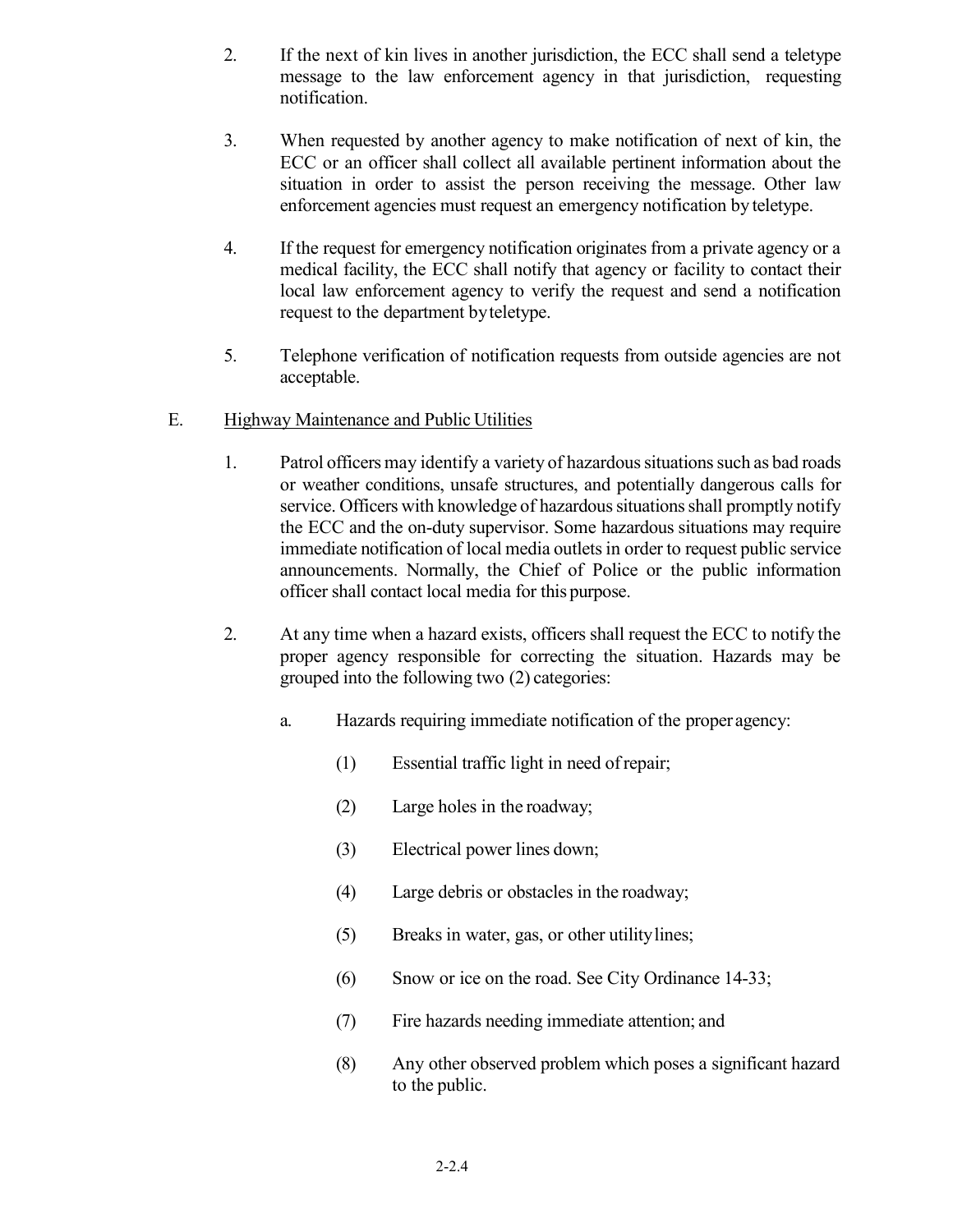- b. Hazards requiring notification at the beginning of the next business day:
	- (1) Non-essential traffic lights in need of repair;
	- (2) Small, non-hazardous holes in the roadway;
	- (3) Street lights in need of repair;
	- (4) Telephone or video cable lines down, but not creating a hazard;
	- (5) Dead animals in the roadway;
	- (6) Potential fire hazards not requiring immediate attention; and
	- (7) Excessive growth of weeds, grass, etc.
- F. Disabled Vehicles

To the capabilities of their training and qualifications, officers shall provide general and emergency assistance to motorists. Assistance includes providing information and directions, assisting stranded or disabled motorists, and obtaining medical and other emergency assistance. Officers shall, within reason, ensure that the requested service is provided in a timely fashion. If, after arranging for assistance, the officer is unable to remain with the motorist until assistance arrives, the officer shall take the necessary steps to provide safety to the motorist or arrange for transportation. If the need arises, officers maytransport a motorist to a place of safety.

### **IV. SPECIFIC PATROL SITUATIONS**

### A. Medical Facility Response

- 1. Officers may respond to calls for assistance from medical facilities, take prisoners to medical facilities for treatment, or interview hospitalized persons. In these situations, officers are not required to give up their firearms upon request by medical personnel. However, psychiatric wards or sections will not allow firearms inside their areas unless there are exigent circumstances.
- 2. In the absence of a court order for mental commission, or criminal charges of any nature, officers responding to any medical facility requesting their assistance in detaining a mental patient, should not initiate such action except for exigent circumstances that may require this action. The responsibility for detaining such a patient rests with the medical facility staff and security personnel. However, the officer responding to the medical facility shall provide assistance should the situation escalate to a confrontation where the safety of persons or preservation of peace becomes a law enforcement responsibility.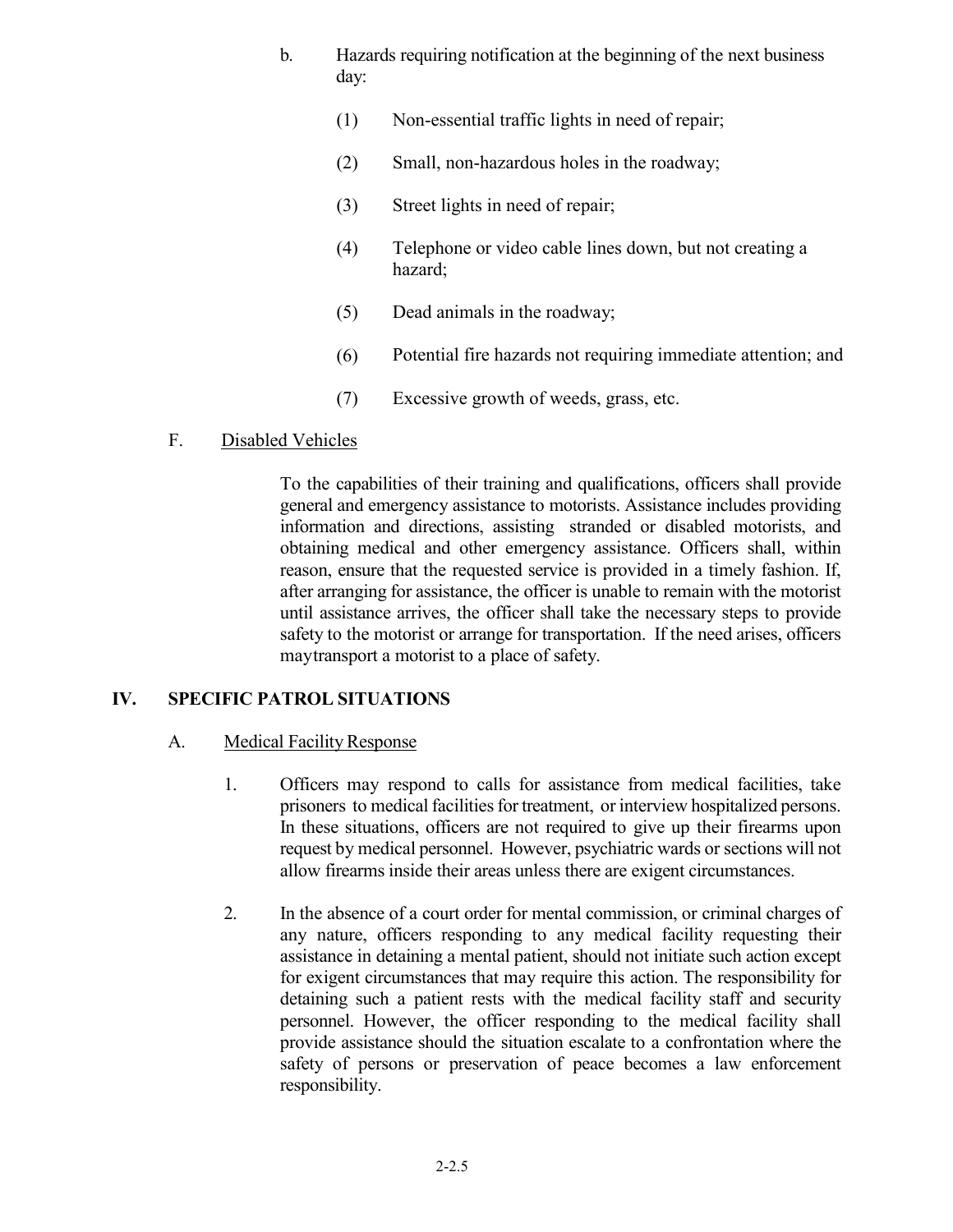- 3. When a court order for mental commission is present, officers must take whatever action is necessary to enforce the courtorder.
- 4. Unless necessary to remove handcuffs in order for a prisoner to receive medical treatment, handcuffs or restraints shall remain on the prisoner. If prisoner handcuffs are to be removed, leg irons are to be used to prevent escape. See GO 2-10, Prisoner Restraints for additional information.
- 5. Officers entering a medical facility for the purpose of interviewing a patient, shall notify the medical facility personnel on duty of their presence and the identity of the person to beinterviewed.
- 6. Officers who must interview an employee of a medical facility shall make every effort to conduct the interview away from the medical facility, unless the purpose of the interview is in conjunction with the person'semployment.

### B. Residential SecurityChecks

1. The Department attempts to honor requests from citizens to conduct security checks of their homes when the owners are away for periods of time. To that end, a Request for Security Check form will be completed by the homeowner, ECC specialist or officer, dependent upon the circumstances of the request.

### C. Shoplifting Arrests

- 1. If available, two (2) officers or more shall be dispatched to the location of any shoplifting offense. Detained shoplifters may be violent, so responding officers shall exercise caution.
- 2. Officers shall discuss the offense with the merchant, agent, or security guard to determine if an offense has actually occurred and if probable cause has been established for the apprehension. Before these determinations, the officer does not have the right to conduct a search incident to an arrest or a search for evidence of the offense, but may upon reasonable fear for his or her safety conduct a pat down search of the person's outer clothing for weapons. Any object thought to be a weapon and later found to be evidence is admissible for prosecution. See GO 2-1, Limits of Authority for additional information.
- 3. The merchant, agent, or security guard must have direct, first hand knowledge of the offense, either by having observed the offense or by some other means.
- 4. If the offense is a felony, the situation is handled as a physical arrest according to the provisions of GO 2-7, Arrests. If the offense is a misdemeanor, the officer may issue a summons unless the shoplifter:
	- a. Refuses to give written promise to appear incourt;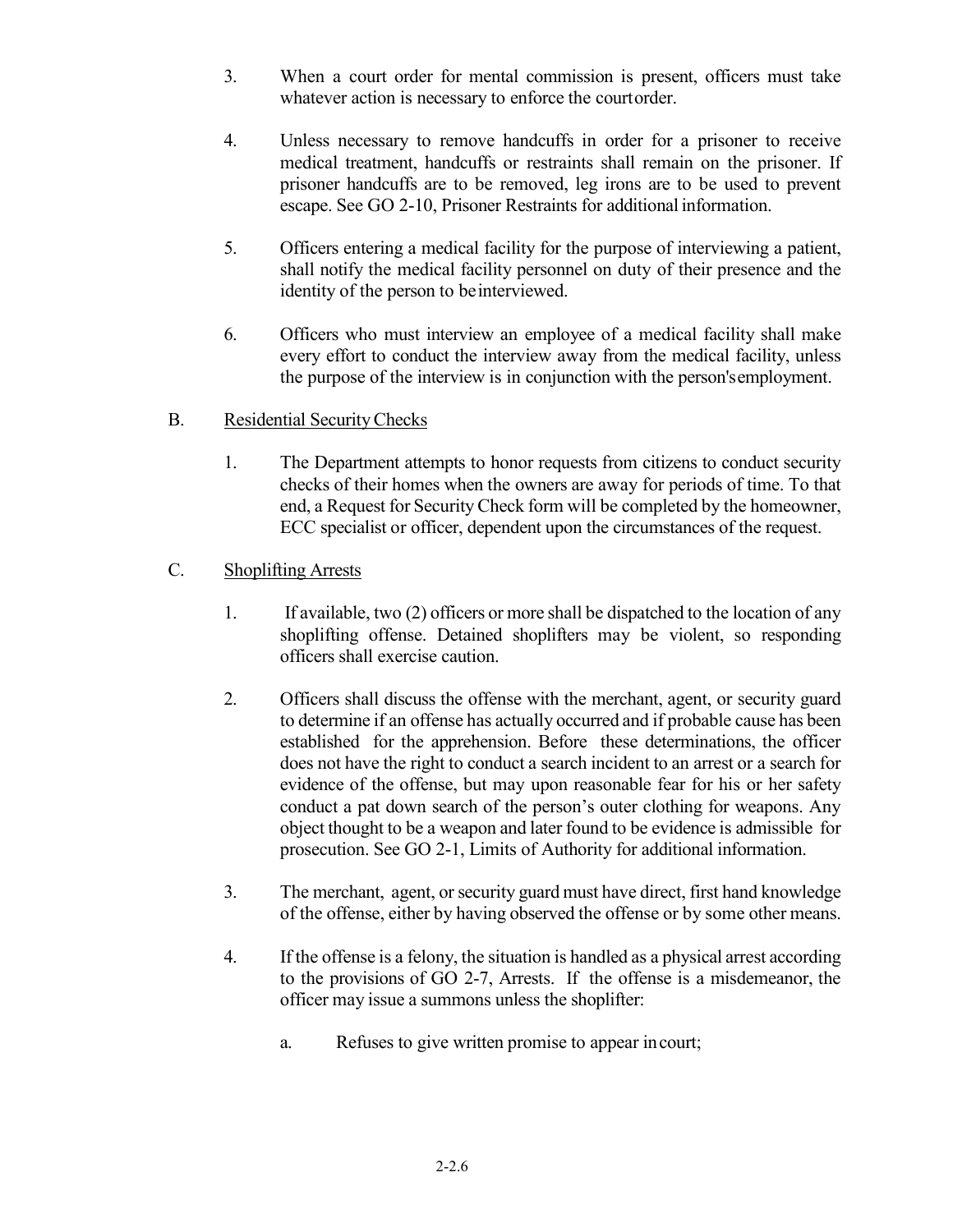- b. Appears likely to disregard the summons to appear incourt;
- c. Fails or refuses to discontinue the unlawful act;or
- 5. Virginia Code allows for the introduction of a photograph of shoplifted property as competent evidence in court. The use of photographs in lieu of property should only be done when the items are seized during or immediately following the incident. Any other instance would require the consultation of the Commonwealth's Attorney

### E. Funeral Escorts

- 1. The funeral home requesting the escort shall provide an estimate of the number of vehicles involved as well as the locations of the origin and conclusion of the funeral procession.
- 2. Funeral homes are responsible for coordinating with other agencies if the funeral procession passes into another jurisdiction.
- 3. Funeral homes must inform all funeral procession participants of any requirements and provide all equipment necessary.
- 4. Officers have the authority to refuse to start any funeral escort which presents a hazard to the safety of either the officer or the public, or for an emergency or other pressing enforcement necessity. If an officer refuses to start a funeral escort for any reason, the officer shall contact the on-duty supervisor.
- 5. If a funeral escort is refused, ECC shall contact a representative of the funeral home to explain the reasons for the refusal.
- 6. Officers shall choose the funeral escort route to be taken, based upon resources available, weather, time of day, traffic flow, road hazards, and any permits issued.
- 7. All funeral processions which proceed on an interstate highway shall be notified that interstate traffic normally will not be stopped for the funeral procession.
- 8. The funeral procession shall not exceed the posted speed limit and shall not enter an intersection on a red traffic light unless it is clear and safe.
- 9. In the event the funeral procession is larger than anticipated, the officer in charge of the procession may ask for anadditional officer.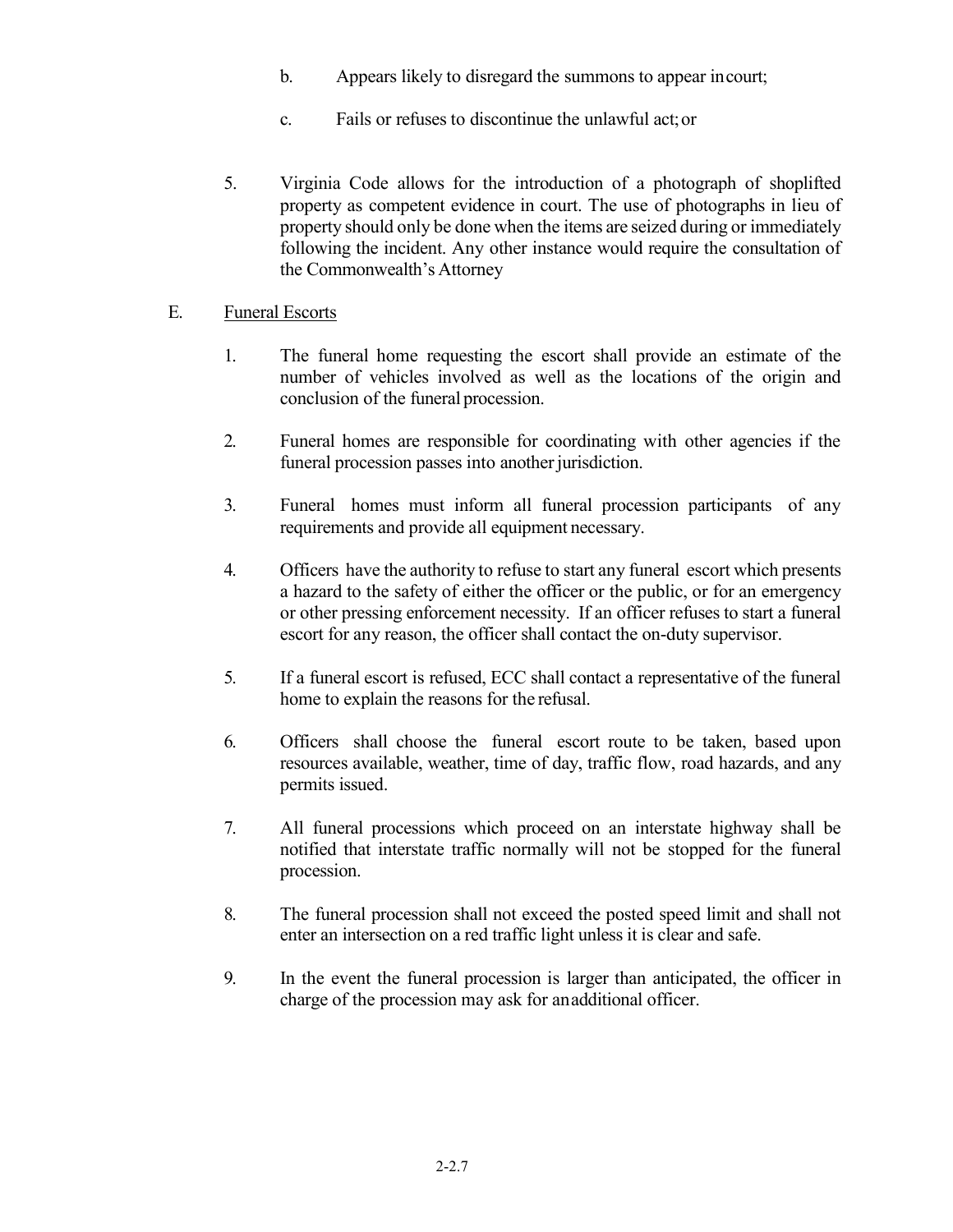- 10. Officers shall inform the funeral director that they cannot wait beyond thirty (30) minutes for the funeral escort to begin. If an officer must abandon the escort because of a delay beyond thirty (30) minutes, then the officer must notify the on-duty supervisor.
- 11. A Department vehicle escorting a funeral procession shall have emergency lights in operation at all times. The siren shall be used as appropriate towarn other drivers that the funeral procession is proceeding through the area. Marked Department vehicles are encouraged to be used for a funeral escort.
- 12. All vehicles participating in a funeral procession shall have their headlights illuminated.

# F. Residential and Vehicle Lock Outs

- 1. The Department shall assist citizens who are locked out of their residence or vehicles only in an emergencysituation.
- 2. Persons requesting assistance in gaining access to a vehicle or residence from which they are locked out shall be referred to private businesses which conduct this service, unless one of the following circumstances exists:
	- a. A medical emergency;
	- b. A child or disabled citizen is locked in the home;
	- c. A child, disabled citizen, or an animal is locked in a vehicle;
	- d. A law enforcement matter as authorized by asupervisor; and
	- e. When the welfare of a person could otherwise be in jeopardy.
- 3. If no emergency exists, officers or the ECC shall tell the person requesting assistance that the Department has neither the expertise nor the special equipment necessary to enter a locked vehicle or residence. Persons shall be referred to a locksmith for assistance.
- 4. When called to assist a person locked out of a residence or vehicle, the officer shall:
	- a. Determine if an emergencyexists;
	- b. Collect proper identification from the requesting person and make a reasonable inquiry to determine that the requesting person has a right to gain entry (except in life threatening situations or emergencies where immediate action is necessary);
	- c. Notify the requesting party that the Department is not responsible for any damage incurred by the assistingofficer;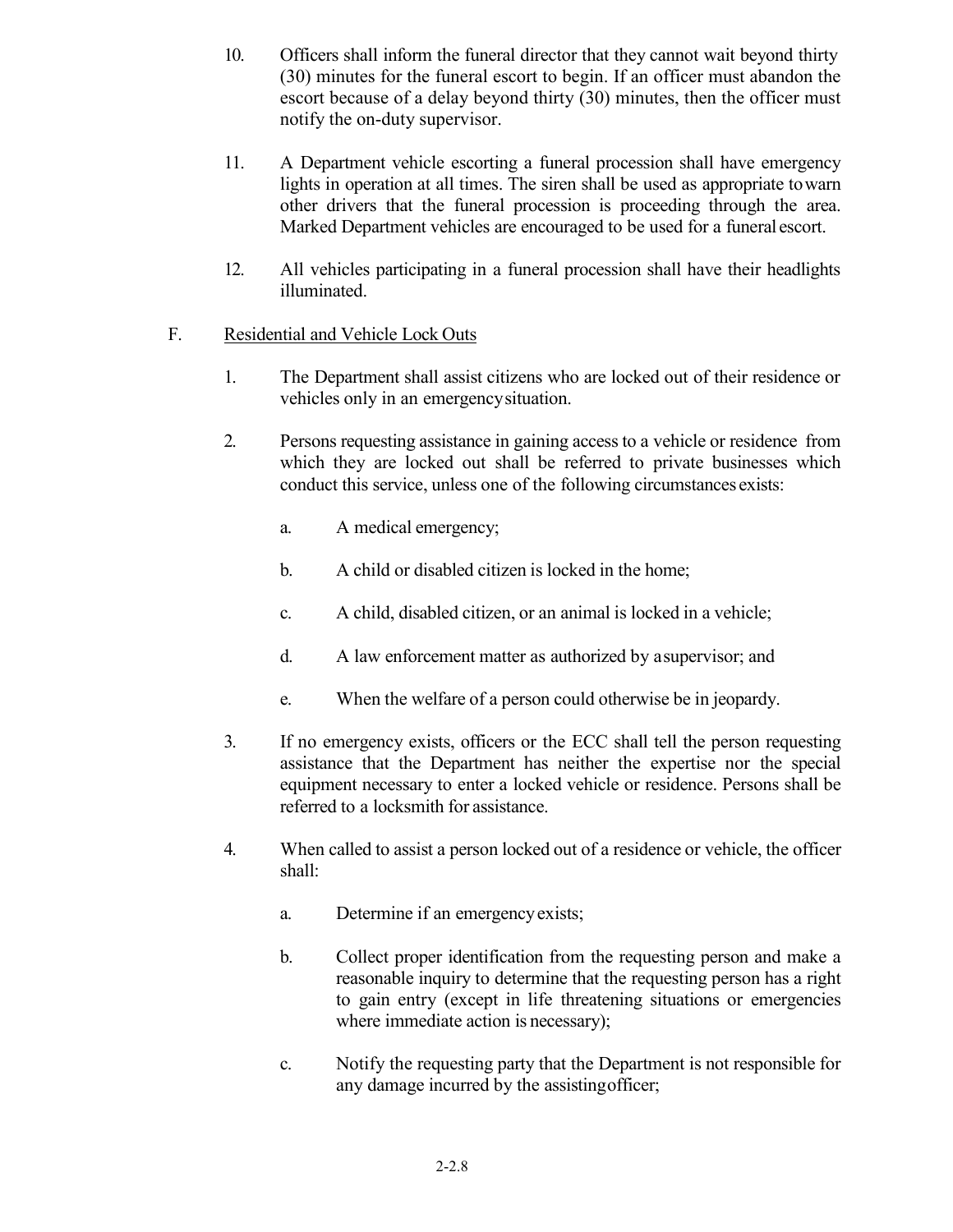- d. Call for assistance, when necessary, from the fire department or other appropriate agency; and
- e. Avoid forcible entry if possible.
- G. Loud Parties
	- 1. If available, two (2) officers shall respond to reports of a loud party. Officers shall attempt to record names and addresses of complaining witnesses as this may be important in justifyingenforcement.
	- 2. Officers shall notify the resident or person in control over the premises of City of Winchester Ordinance Chapter 17 on noise control, and shall notify the violator that any subsequent complaints will result in issuance of a summons and closure of the party. Officers may photograph or videotape the scene to show cars blocking entrances, fire hydrants, or other examples of illegal parking, litter, or people drinking alcohol outside of the location where the party is takingplace.
	- 3. Identifying the violator may be difficult. Officers shall attempt to gain entry to the location by obtaining the permission of the owner or manager, resident, or if the party is attended mainly by juveniles, a responsible adult. If no one can be found to give permission for entry, officers shall consider whether exigent circumstances exist for a warrantless entry. See GO 2-1, Limits of Authority for information on exigent circumstances. If an exigency or emergency does not exist, then a search warrant may be appropriate.
	- 4. Under most circumstances, upon a second call and after consultation with a supervisor, officers may end the loud party and may issue an appropriate summons. Before ending the party, officers shall notify the on-duty supervisor of the decision and request additional officers, if necessary.
	- 5. Based on the totality of evidence, officers may decide that a search warrant is required to gain entry into the premises. Officers shall summon the on- duty supervisor if a search warrant is required under thecircumstances.
	- 6. If persons at the party do not comply with an officer's order to leave, then the officers at the scene shall use appropriate legal means of ending the party, particularly through the issuance of summonses for observed violations.
	- 7. If officers arrive and find or suspect that the loud party involves underage drinking of alcohol, they shall take reasonable steps to identify and control juveniles whom they have observed consuming alcohol, and shall further ensure that juveniles are safe and secure after closing the party and before leaving the location. The provisions listed for notifying a supervisor, determining exigent circumstances, or obtaining a search warrant apply.
	- 8. If officers develop probable cause that underage drinking is occurring at the loud party and have entered the premises pursuant to a search warrant, consent, or exigent circumstances, officers shall: